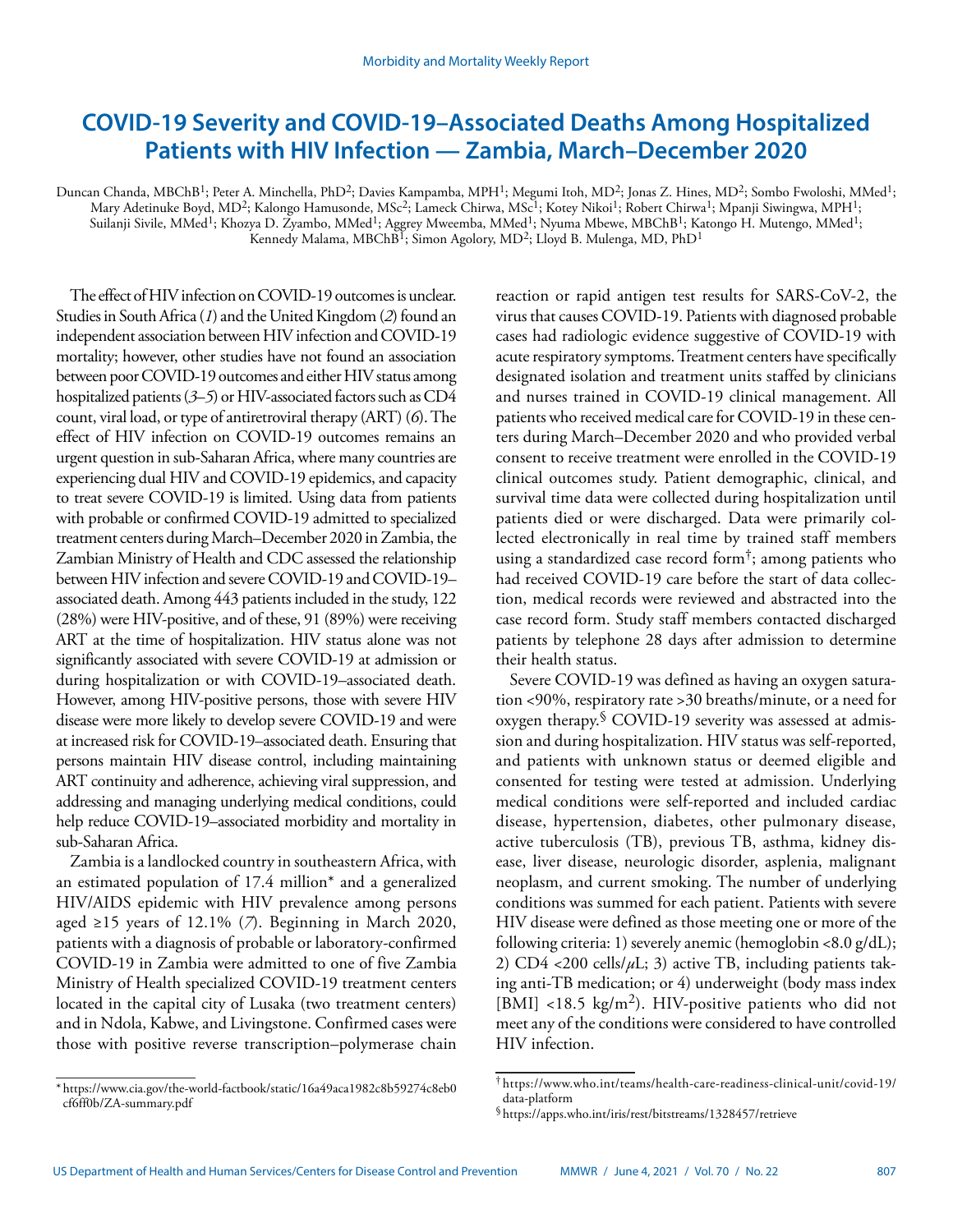The three primary outcomes assessed in the study were 1) severe COVID-19 at admission; 2) severe COVID-19 during hospitalization; and 3) death. Mixed-effects logistic regression models were used to assess associations between exposure variables (age, sex, number of underlying conditions, and HIV status) and the two severe COVID-19 outcomes (at admission and during hospitalization). Mixed-effects Cox proportional hazards regression models were used to examine time to COVID-19–associated death in relation to exposure variables. All models included a random-effects term for treatment center, and other covariates were sex, age, and number of underlying health conditions. Cox models were also adjusted for COVID-19 severity at admission. Similar mixed-effects logistic regression and mixed-effects Cox proportional hazards models were used to assess COVID-19 outcomes among HIV-positive persons stratified by HIV infection control status; covariates in these models included sex, age, and treatment center (random effects term). Data were analyzed using R (version 4.0.2; R Foundation). An alpha level of 0.05 was used to assess statistical significance. The study protocol was approved by the University of Zambia Biomedical Research Ethics Committee, reviewed by CDC, and conducted consistent with applicable federal law and CDC policy.<sup>9</sup>

Among 612 hospitalized patients who were eligible for the study, 443 (72%) had HIV status recorded. Among those patients, 122 (28%) were HIV-positive, and among the 102 HIV-positive persons who provided information on ART status, 91 (89%) were receiving ART (Table 1). Although sex and mean age did not differ by HIV status, among HIVnegative patients, the proportion of those aged ≥60 years was higher than the proportion of those aged <60 years ( $p = 0.002$ ). HIV-positive patients also were more likely to be anemic (defined as hemoglobin [Hb] <12 g/dL for women and Hb  $<$ 13 g/dL for men) (p<0.001) or severely anemic (Hb <8 g/dL)  $(p = 0.004)$  and to report having two or more underlying medical conditions than were HIV-negative patients ( $p = 0.017$ ).

Age ≥60 years and having two or more underlying medical conditions were associated with severe COVID-19; however, HIV status alone was not associated with severe COVID-19 at admission or during hospitalization (Table 2). Similarly, male sex, age ≥60 years, and reporting two or more underlying medical conditions were significantly associated with COVID-19– associated death, but HIV status was not. However, among HIV-infected patients, compared with patients with controlled HIV, severe HIV disease was associated with severe COVID-19 at admission (adjusted odds ratio [aOR] = 3.91; 95% confidence interval [CI] = 1.69–9.69) or during hospitalization  $(aOR = 4.42; 95\% CI = 1.83-11.66)$  and with increased COVID-19–associated death (aOR = 3.27; 1.21–8.79).

# **Discussion**

HIV infection was not independently associated with worse outcomes among patients hospitalized for COVID-19 in Zambia. This finding is consistent with results from smaller studies among hospitalized patients in North America (*3*), Europe (*4*), and South Africa (*5*). However, among HIVpositive patients hospitalized for COVID-19, those with severe HIV disease were more likely to develop severe COVID-19 or to die of COVID-19 compared with those with controlled HIV disease. Ensuring that HIV-positive persons maintain disease control, including sustaining ART continuity and adherence, achieving viral suppression (<1,000 copies of HIV RNA per mL), and addressing underlying medical conditions, could reduce COVID-19–associated morbidity and mortality in sub-Saharan Africa, including Zambia.

The relationship between severe HIV disease and poor COVID-19 outcomes underscores the importance of Zambia's progress toward ending the HIV epidemic and of efforts to maintain HIV services during the COVID-19 pandemic. As of June 2020, approximately 90% of an estimated 1.2 million HIV-positive Zambians were receiving ART, and nearly 90% of those patients were virally suppressed (*7*). In addition, since 2019, approximately 350,000 HIV-positive Zambians have completed a course of TB preventive treatment.\*\* Since the first COVID-19 cases were detected in Zambia in March 2020, the national HIV program has made a concerted effort to continue to identify persons with new HIV infections and initiate ART as part of routine HIV case management. To ensure that all patients receiving ART have safe and uninterrupted access to treatment, the national program also took steps to accelerate dispensation of multimonth ART prescriptions for stable patients (K Mweebo, CDC, unpublished data, 2021). These efforts might have helped some HIV-positive patients adhere to ART and possibly avoid more severe COVID-19 as well as complications from HIV. However, there is still much that remains unknown about the impact of COVID-19 on persons living with HIV infection.

The findings in this report are subject to at least three limitations. First, the small sample size might have contributed to the absence of a significant association between HIV status and COVID-19 outcomes. Whereas cohort studies with larger populations in South Africa (*1*) and the United Kingdom (*2*) reported that HIV-positive persons were at increased risk for COVID-19–associated death, smaller studies among

\*\* U.S. President's Emergency Plan for AIDS Relief data for Zambia. [https://](https://data.pepfar.gov/)

[data.pepfar.gov/](https://data.pepfar.gov/)

<sup>¶</sup> 45 C.F.R. part 46.102(l)(2), 21 C.F.R. part 56; 42 U.S.C. Sect. 241(d); 5 U.S.C. Sect. 552a; 44 U.S.C. Sect. 3501 et seq.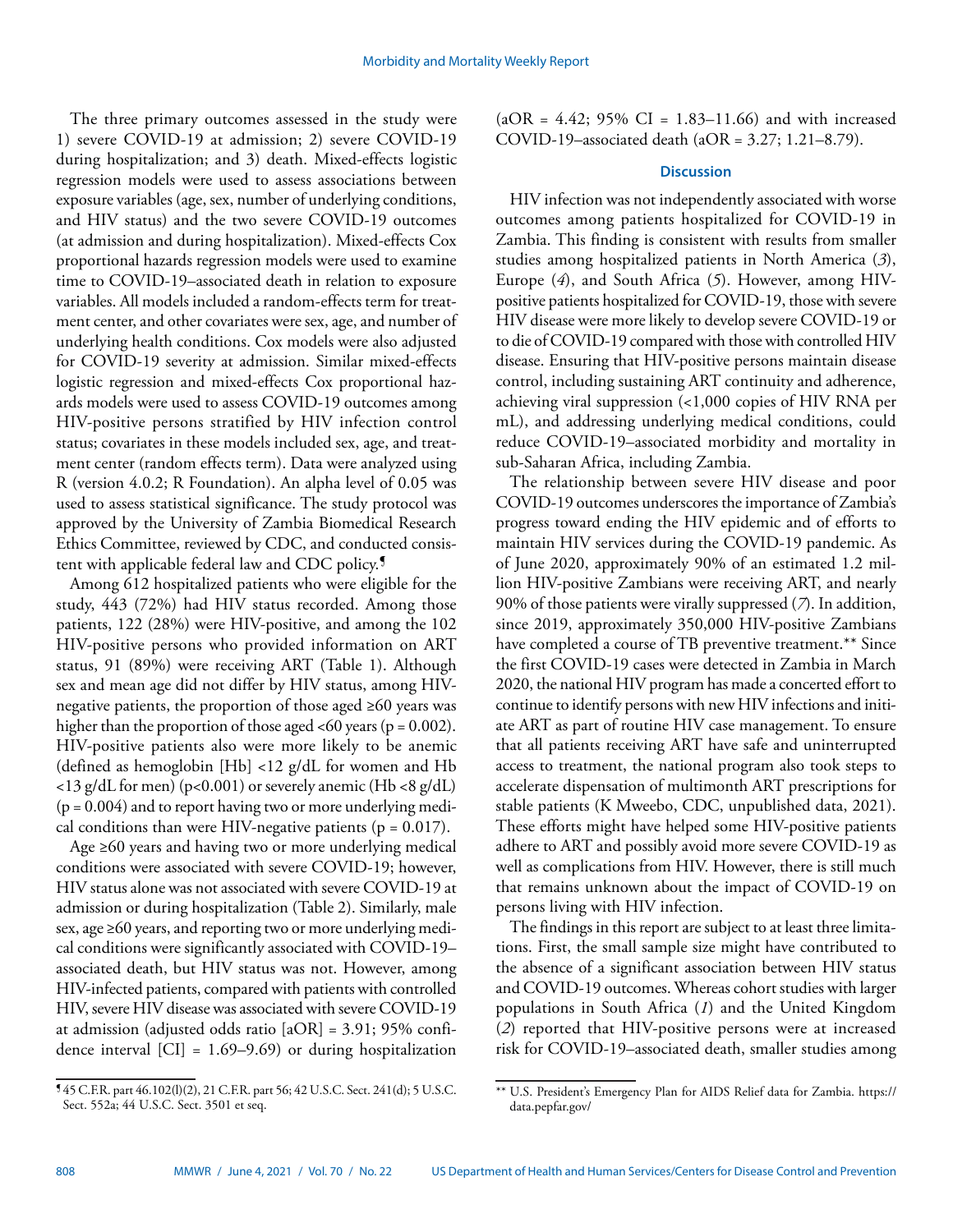|                                                   | No. (%)                    |                           |                      |
|---------------------------------------------------|----------------------------|---------------------------|----------------------|
| Characteristic                                    | HIV-negative ( $n = 321$ ) | $HIV$ -positive (n = 122) | p-value <sup>t</sup> |
| Confirmed SARS-CoV-2 infection <sup>§</sup>       | 238 (74)                   | 87(71)                    | 0.69                 |
| Demographic                                       |                            |                           |                      |
| Male                                              | 190 (59)                   | 64 (52)                   | 0.24                 |
| Mean age, yrs (SD)                                | 48.9 (18.1)                | 46.4 (12.9)               | 0.11                 |
| $<$ 15                                            | 4(1)                       | $0 (-)$                   |                      |
| $15 - 34$                                         | 71 (22)                    | 21(17)                    |                      |
| $35 - 49$                                         | 99 (31)                    | 53 (43)                   |                      |
| $50 - 59$                                         | 46 (14)                    | 28(23)                    |                      |
| $\geq 60$                                         | 101(31)                    | 20(16)                    | 0.002                |
| HIV-positive patient indicator of disease control |                            |                           |                      |
| On ART <sup>¶</sup>                               | N/A                        | 91 (89)**                 |                      |
| VL <1,000 copies of HIV RNA/mL                    | N/A                        | 24 (86)**                 |                      |
| CD4 $\geq$ 200 cells/ $\mu$ L                     | N/A                        | $16(50)$ **               |                      |
| Anemia <sup>††</sup>                              | 84 (37)**                  | 49 (69)**                 | < 0.001              |
| Underweight (BMI <18.5 kg/m <sup>2</sup> )        | $12(6)$ **                 | $10(15)$ **               | 0.059                |
| Laboratory value                                  |                            |                           |                      |
| Severe anemia <sup>§§</sup>                       | $10(4)$ **                 | $11(15)$ **               | 0.004                |
| Median WBC (IQR)                                  | $7.42(5.12 - 11.1)$        | $7.32(4.5-12)$            | 0.55                 |
| $WBC < 4$ IU                                      | $23(10)$ **                | $11(16)$ **               | 0.25                 |
| $CRP > 30$ mg/L                                   | $62(51)$ **                | 28 (62)**                 | 0.26                 |
| Underlying medical condition <sup>11</sup>        |                            |                           |                      |
| None                                              | 154 (48)                   | 54 (44)                   | 0.017 <sup>†</sup>   |
| 1                                                 | 101(31)                    | 29 (24)                   |                      |
| $\geq$ 2                                          | 66 (21)                    | 39 (32)                   |                      |
| <b>Diabetes</b>                                   | 46 (14)                    | 18(15)                    | 1.00                 |
| Hypertension                                      | 114(36)                    | 32(26)                    | 0.081                |
| Active tuberculosis                               | 5(2)                       | 16(13)                    | < 0.001              |
| Outcome                                           |                            |                           |                      |
| Severe COVID-19*** at admission                   | 176 (55)                   | 62(51)                    | 0.52                 |
| Severe COVID-19*** during hospitalization         | 188 (59)                   | 68 (56)                   | 0.52                 |
| Died                                              | 61 (19)                    | 17(14)                    | 0.27                 |
|                                                   |                            |                           |                      |

## **TABLE 1. Demographic and clinical characteristics of persons hospitalized for confirmed or probable COVID-19 (N = 443),\* by HIV status — Zambia, March–December 2020**

**Abbreviations:** ART = antiretroviral therapy; BMI = body mass index; CRP = C-reactive protein; Hb = hemoglobin; IQR = interquartile range; IU = international units;  $N/A$  = not applicable; SD = standard deviation; TB = tuberculosis;  $VL$  = viral load; WBC = white blood cell count.

\* Reported as number (%) unless indicated otherwise. Denominator is total number by HIV status unless indicated otherwise. HIV status was self-reported and confirmed by HIV test at hospital admission (if the patient specifically consented to an HIV test).

† P-values <0.05 were considered statistically significant. Comparison of proportions was via chi-square test, comparison of normally distributed variables was via Welch's two sample t-test, and comparison of nonnormally distributed variables was via Wilcoxon test. P-values for age ≥60 years and two or more comorbidities are for binary variables (i.e., <60 versus ≥60 years and less than two versus two or more comorbidities).

§ COVID-19 cases were confirmed via SARS-CoV-2 reverse transcription-polymerase chain reaction or SARS-CoV-2 antigen detecting rapid diagnostic test. Probable cases had acute respiratory symptoms with radiological evidence that was suggestive of COVID-19.

¶ ART status was self-reported.

\*\* Denominator was less than the total number by HIV status.

†† Anemia was defined as Hb <12 g/dL for women and Hb <13 g/dL for men.

§§ Severe anemia was defined as Hb <8 g/dL.

¶¶ Comorbidities composite term is based on the number of self-reported comorbidities. Eligible comorbidities included chronic cardiac disease, hypertension, pulmonary disease, active TB, previous TB, asthma, kidney disease, liver disease, neurologic disorder, diabetes, current smoking, asplenia, and malignant neoplasm. Conditions commonly linked to COVID-19 severity (diabetes and hypertension) and related to HIV (active TB) are listed in the table.

\*\*\* Severe COVID-19 was defined as one or more of the following conditions: oxygen saturation <90%, respiratory rate >30 breaths/minute, and need for oxygen therapy.

hospitalized patients (including the current study) have not (*3*–*5*). Second, differences in findings between these two types of studies might also be attributable to collider bias (wherein HIV and COVID-19 might independently lead to hospitalization, distorting the association between the conditions) (*8*), which might also limit the generalizability of these findings beyond hospitalized patients. Finally, as with many studies conducted during emergency responses, data completeness was a limitation because clinicians who were responsible for data collection were also responding to other urgent demands at the COVID-19 treatment centers. Approximately one quarter of eligible patients were excluded from the study because critical information about them was missing; moreover, some data, including CD4 counts and HIV viral load testing results, were sparse among included patients.

The findings from this study indicate that HIV-positive persons with severe HIV disease appear to be more likely to develop severe COVID-19 and die of COVID-19 than those with controlled HIV infections. In Zambia and other sub-Saharan African countries with high HIV prevalence and limited